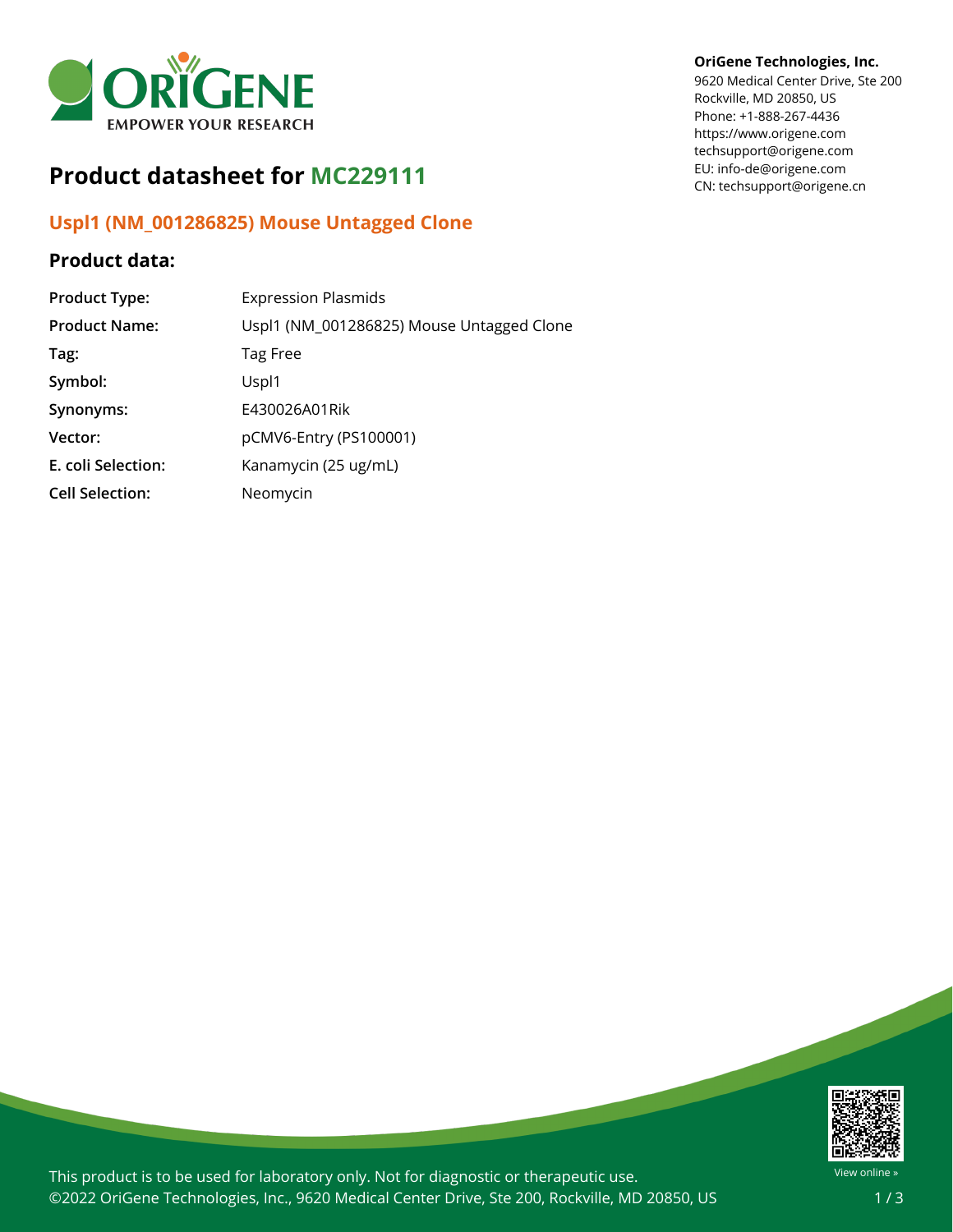**Fully Sequenced ORF:** >MC229111 representing NM\_001286825 Red=Cloning site Blue=ORF Orange=Stop codon

> TTTTGTAATACGACTCACTATAGGGCGGCCGGGAATTCGTCGACTGGATCCGGTACCGAGGAGATCTGCC **GCCGCGATCGCC**

> ATGCCAGCTAAGAGCAGATGTTTACCACTTTGCCAGACTCTGTGTGTCCAGTGGAAAAACACCCAGGCCC TGTGCTGGTTAGACTGTATCCTGTCAGCCCTGGTGCACTTGGAGGTGTTGAGGAAGACTGTGCTGGAGGC GTGCTCCAGGGAGGAGTGTGTATTTGGAAGGCTGTTTGAAATGTACCACCAAGCAGATGAGCTGCTGCAC ACCCATCACCTGCATGGCGTCACAGGTGAAGATTGTAAAAAATTGACATCAGAAATATTTACAGAAATAG ATACCTGTTTGAATAAAGTTAGAGATGAAATTTTTGCTAAACTTCAACCGAAGCTTAGATGCACATTAGG TGACATGGAAAGTCCTGTGTTTGCACTTCCTGTACTGTTAAAGCTTGAACCCCATGTTGAAAGCCTCTTT ACATATTCTTTTTCTTGGAATTTTGAATGTTCCCATTGTGGACACCAGTACCAAAACAGGTGTGTGAAGA GTCTGGTCACCTTTACCAATATTGTTCCTGAGTGGCATCCACTCAATGCTGCCCATTTTGGTCCATGTAA CAGCTGCAACAGTAAATCACAAATAAGAAAAATGGTGTTGGAAAGAGCGTCGCCCATACTCATGCTGCAC TTCGTGGAGGGCTTACCAAGGAGGGATTTGCAACACTATGCCTTCCACTTTGAAGGAAGCCTTTATCAAG TCACGTCGGTAATACAGTACCAAGCAAATAACCATTTTATAACATGGTTTTTAGATGCTGATGGGAGTTG GCTGGAGTGTGATGACCTAAAGGGTCCCTGTGCTAAAAGGCACGTGACCTGTGAAGTGCCAGCTTCAGAG ACACATATCGTTATTTGGGAAAGAAAATCCCAGGTGCCAATTGAAGAAGCTGCCTGCCTTCCATGCATGA AGCCAAATGTGCAGCCTGTATCAGGTGAGGAGCAGCCGACTTGTCCAGCACTGTGTTCTCTGGCTGGGAC CGCCACCTCAGAACCCTCAGTCGCCCATCCCACATCTATGGCAGGCGCTCCTCAGACTCTTCCAGAAATC CAAGCTGTAGCTCATGGAGATAGTGTACTTTCAGGAGCAAAAGGCATGGTCGACAGCATTTTACCCTCAG CACTTGAAGAAACCATCCAGGAAACTGCCTCTGTTTCTCAGGTTGACTCCAAAGATTGCCTGTTGGAAGA CAAACCCGTGGCAGGAAGTGCAGCACTGGTCAGAGTACTTGCTTTTCAGCCACAGGACTCCCCGGGGTCT TCGGGGTCTTCCTTAGTGTCCAGCCTGTGTGAAGGAAAGCTAGTTGCCCCATGTGTGGATTCAAGTTTCC CATCCCAAGCTGTGAGCACAGACCTGCAGGCAGTACTGTCCCAGGCAGGGGACACTGTGGTTCCTAACCC TGTGACTGATGCCCCTGTTCCTGTTCTTGTTCAGGAATTGAAGTCCCTGGCAACTGAGAAGGACTCTCAG ACACAGTTGCTGCCACTGAAAACTGAGAAGTTAGATCCTGAGCAACCTGGTAAATCTCAGGCATCTAATT TGAGAAAACGAGAAACCACAGCGTCTTCTAAAACAGTAGCAGCCAGGTCAGCACAGAATCAGCCTCGGAA AGAAGATCAGAAGAGAGCCTTCGTGGGAAGTTGGGTGAAGGGGCTATTGAGCAGGGGTGGTGCTTTTATG CCAACCTGTGTTTTGTCTCAGAGTAGAGCAGTAAGTGACCTGCAACCTTCTGTTAAAGGAGCCAGTAATT TTGATGGCTTTAAAACGAAAAGTATAAGCCGCAGGTCTAAAAGAATGTCCAGGAAAGCTAAGCACATGGA GGAACTGTCTCCAAGGAACAGCTCTCCACCATTGAGCTGGACAGCTGCTCTGACCCAGGCTGCTGAGAAC GCCACCTCAGCTCTGTTGAGGGAGCAGGAAGGCTCACGTCCAGCTCCCCTCAGGCACAGATCTCCTGGCA ATGAAAGCGCCATCTCTCCAGCAAGCCGTGGAGATGCGGCTGAAGATCAGGTTCATAAGCTTCGGCTCAA ACTTCTTAAAAAATTAAAGGCAAAAAAGAAGAAACTAGCTGCCCTCATTTCTTCCCCGCACCGTGAACCA TCTCTAAGTGACCACTCAGAGCCTGCGTCCCATTGTGGAACACCTGCAAGTGACCAGTCAGAGCCTGTAT CCCATTGTGGATCTCCAAATGACTGTGAGTCCATAGAAGATCTGTTAAAAGAGCTACAGCATCAAATTGA CCTTGCAGACAGCAAATCTGGGTGCACCTCTGCTCCTGATGCCACCTCAAATAACAGCCAGAGTCATGAG GAGATTTTAGCAGAGTTGCTGTCGCCTACAGCCATGTCAGAGCCCTCAGAAAGTGGGGAGCTTGAGTTGA GGTACTTGGAAATGGGGGACAGCACCCCAGCACAAGCACCTAGTGAATTCAGTGTTGTCTCCCAGAACAC ATGTCTGAAACAGGACCATGATTACTGCAGCCCTGAGAAAGGCCAGCGGGAAGTTGATCTGCATTCAGTC ATGGACAGTGCCTGTATAAGAACCTTGAACTTGGGGAGTCCCATGAAGACTGATATCTTTGATGATTTTT TTTCCACCTCAGCACTGAATTCTTTAACAAACGACACATTAGACATACCTCATTTTGATGACTCTCTGTT **TGAGAATTGCTGA**

> ACGCGTACGCGGCCGCTCGAGCAGAAACTCATCTCAGAAGAGGATCTGGCAGCAAATGATATCCTGGATT ACAAGGATGACGACGATAAGGTTTAA

**Restriction Sites:** SgfI-MluI **ACCN:** NM\_001286825

This product is to be used for laboratory only. Not for diagnostic or therapeutic use. ©2022 OriGene Technologies, Inc., 9620 Medical Center Drive, Ste 200, Rockville, MD 20850, US